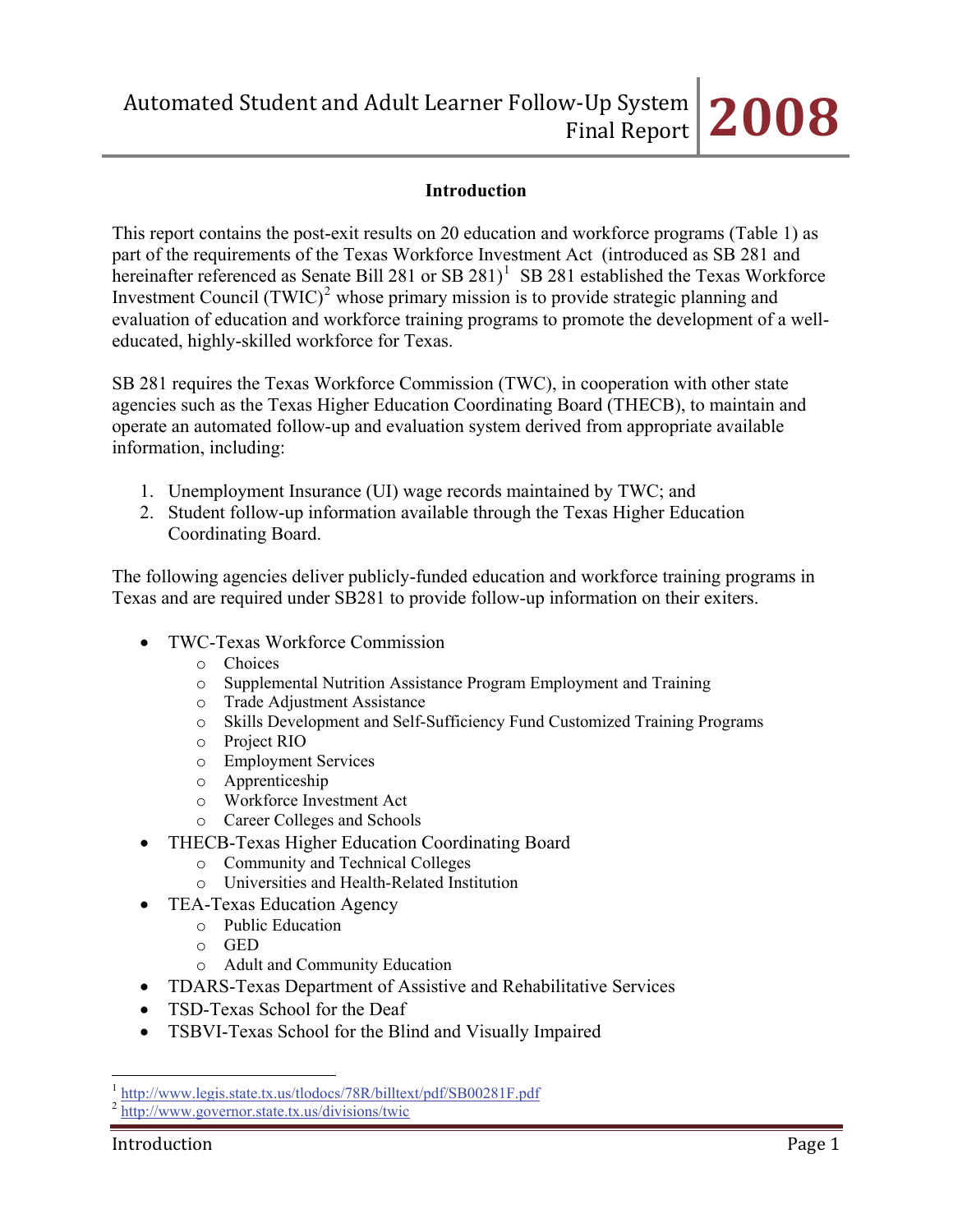# • TYC-Texas Youth Commission

• TDCJ-Texas Department of Criminal Justice

| <b>Education/Workforce Training Program</b> | <b>Agency</b> | <b>Total Usable Records</b><br>(Unduplicated) |
|---------------------------------------------|---------------|-----------------------------------------------|
| Choices                                     | TWC           | 45,640                                        |
| Food Stamp Employment and Training          | TWC           | 37,950                                        |
| <b>Trade Adjustment Assistance</b>          | TWC           | 9,458                                         |
| Skills Development Fund                     | TWC           | 10,380                                        |
| Self-Sufficiency Fund                       | <b>TWC</b>    | 2,560                                         |
| Project RIO                                 | <b>TWC</b>    | 14,924                                        |
| Workforce Investment Act                    | TWC           | 93,633                                        |
| <b>Employment Services</b>                  | TWC           | No Data provided                              |
| Career Colleges and Schools                 | TWC           | No Data provided                              |
| Apprenticeship                              | TWC           | 3,454                                         |
| <b>Community and Technical Colleges</b>     | <b>THECB</b>  | 762,185                                       |
| Universities and Health Science Centers     | <b>THECB</b>  | 249,303                                       |
| <b>Public Education</b>                     | <b>TEA</b>    | 246,701                                       |
| <b>GED</b>                                  | <b>TEA</b>    | No Data provided                              |
| <b>Adult and Community Education</b>        | <b>TEA</b>    | 45,962                                        |
| Texas School for the Blind and Visually     |               |                                               |
| Impaired                                    | <b>TSBVI</b>  | No Data provided                              |
| <b>Texas Youth Commission</b>               | <b>TDARS</b>  | No Data provided                              |
| Texas Rehabilitation Commission             | <b>TDARS</b>  | No Data provided                              |
| Texas School for the Deaf                   | <b>TSD</b>    | No Data provided                              |
| Windham School District                     | <b>TDCJ</b>   | No Data provided                              |
| <b>TOTAL</b>                                |               | 1,522,150                                     |

## **Table 1. Texas Workforce Training and Education Programs**

Due to restrictive interpretations of the Family Educational Rights and Privacy Act (FERPA), TWC and the Texas Higher Education Coordinating Board (THECB) shared the functions of conducting record linkages for all agencies involved in Texas' workforce and education system (Figure 1). TWC provided the Unemployment Insurance (UI) wage records to the THECB. THECB is not prohibited under FERPA from accepting student data and performing electronic record linkages on behalf of other educational agencies. Education agencies covered by FERPA worked with the THECB in obtaining follow-up data and in producing aggregate tables and reports that were used in their respective chapters in this report. The THECB conducted record linkages for all seed records (including TWCs) against the public postsecondary master enrollment (ME) records and provided aggregated data back to all agencies. Each agency was responsible for analyzing follow-up data on their exiters, writing the chapters, and providing TWC with the completed chapters for compilation into this comprehensive report.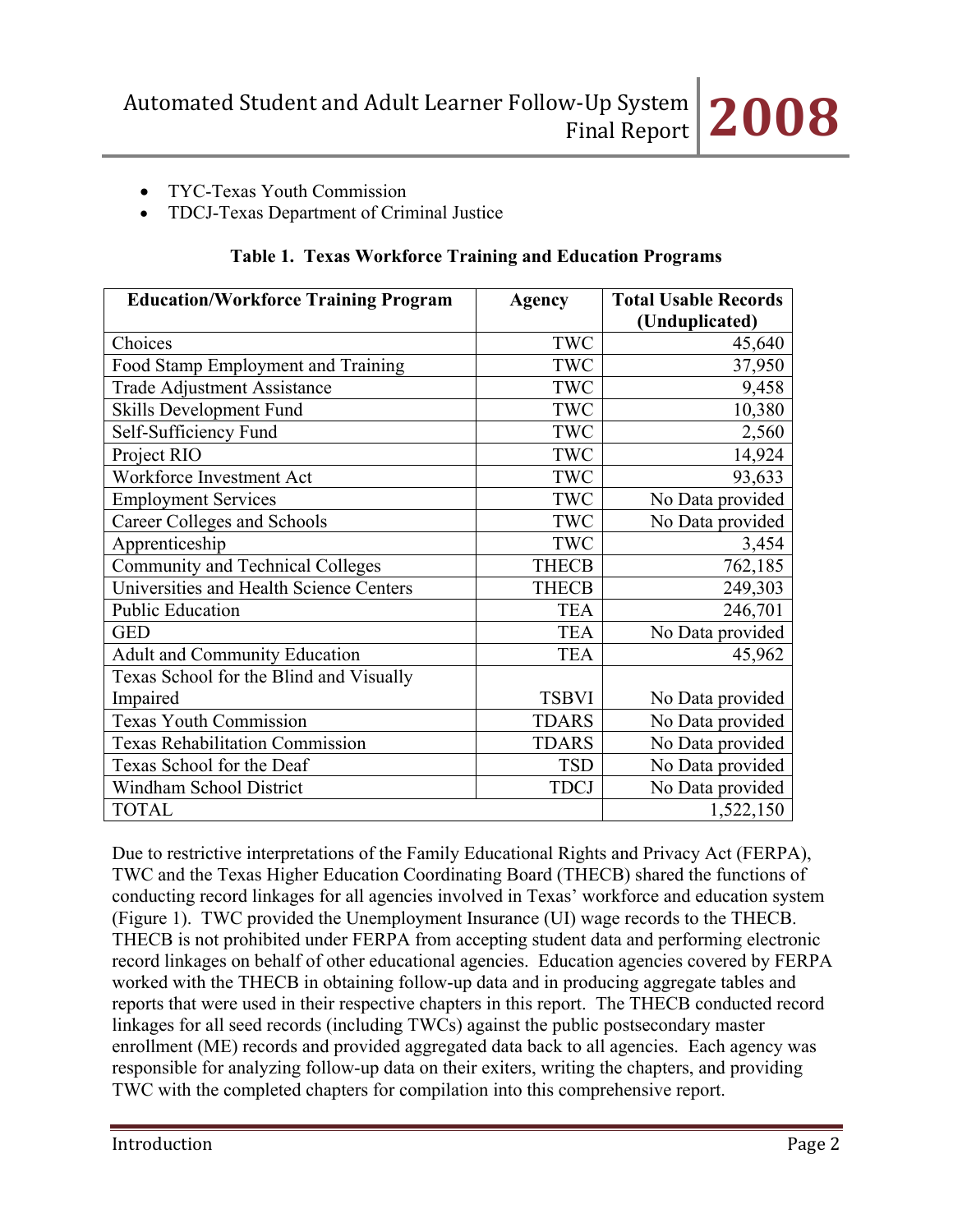TWC conducted supplemental record linkages for TWC programs only. Seed records were linked to the U.S. Department of Defense (DoD), U.S. Office of Personnel Management (OPM), U.S. Postal Service, Wage Record Interchange System (WRIS), Texas Department of Criminal Justice (TDCJ), and Texas Bureau of Vital Statistics.

Care must be taken in comparing follow-up results between programs because of their widely varying missions and objectives. Not all programs were linked to the same number of resource databases. Because of FERPA, education records such as those from public community and technical colleges, universities, and public secondary education were not linked to DoD, OPM, USPS, TDCJ and TBVS. As a result, labor market and other outcomes measures for these cohorts may be lower than in previous reports.





The post-exit results shown in this report were achieved during a period of economic recovery. A tighter labor market during an economic recovery may not yield the same outcomes as in years when the economy is booming. As the economy continues to recover, documenting post-exit outcomes for these programs is important for continuous program improvement. Knowing what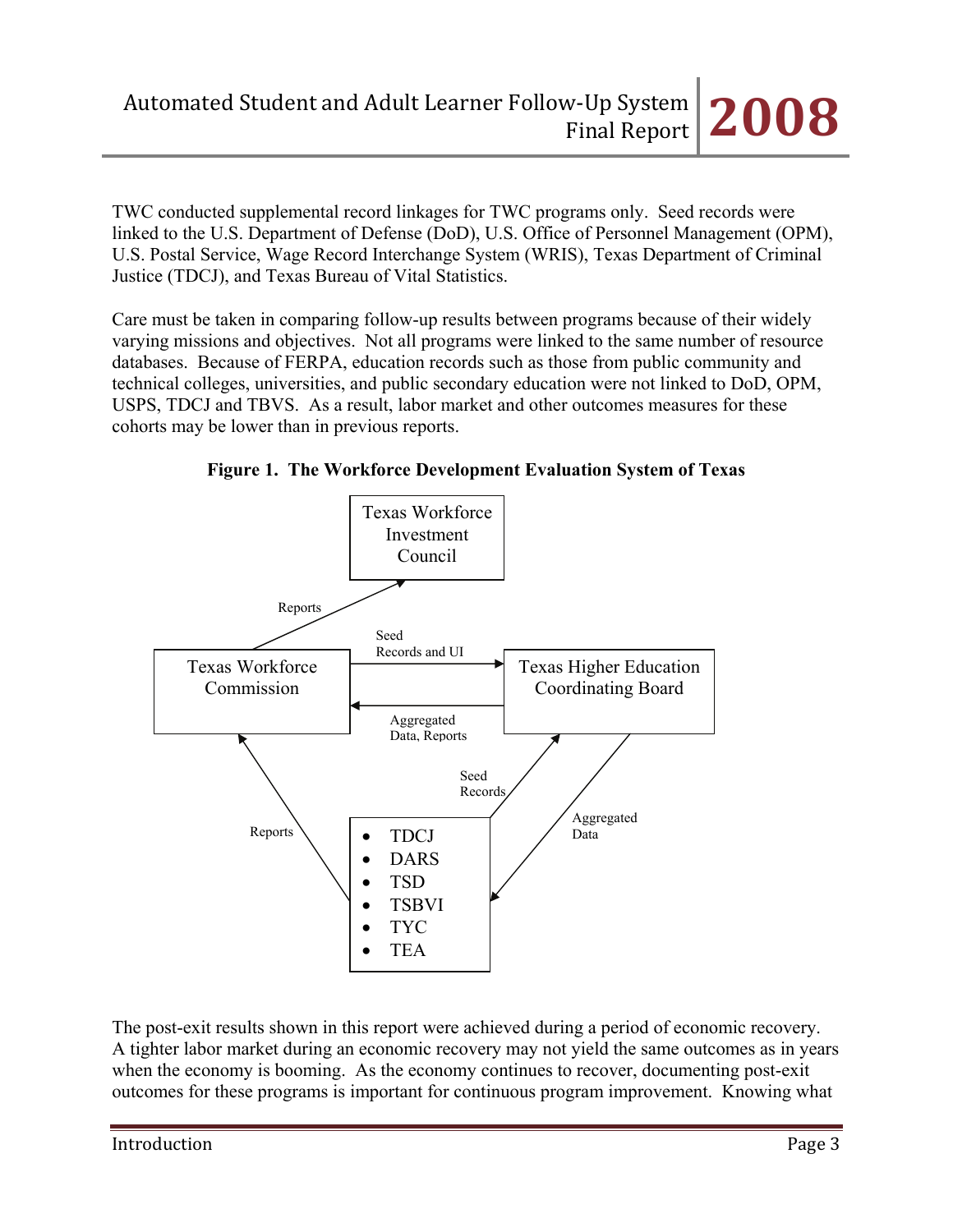worked for whom, under what circumstances is critical to implementing programs for incoming cohorts to help maximize their post-exit achievements.

The state benefits in many ways by investing in education and workforce training programs. Successful program exiters form the backbone of a highly educated and skilled workforce. Exiters who find work in high-wage occupations directly contribute to higher taxes and revenue for the state. Employment success of exiters fuels the state economy and reduces public assistance programs. A more educated population tends to contribute more substantially to civic good, as measured by charitable giving, volunteerism and resident voting (Measuring Up 2004).

One way to measure the labor market outcomes of education and workforce programs exiters is to analyze the post-exit industries where they found employment. Industries of employment provide information on current and possible future sources of jobs. Recently, Governor Perry identified the following six industry clusters as critical to the economic development of Texas.

- Advance Technologies and Manufacturing
- Aerospace and Defense
- Biotechnology and Life Sciences
- Information and Computer Technology
- Energy
- Petroleum Refining and Chemical Products

TWCs Labor Market and Career Information (LMCI) department in cooperation with the Office of the Governor has identified industries by 4-digit North American Industry Classification System (NAICS) code under each cluster and grouped them into Core, Ancillary and Support subcategories. Core industries produce goods and services directly related to the cluster. These industries provide the fundamental economic drivers for the cluster. Ancillary and Support industries produce goods and services that directly supplement those found under Core. An example of ancillary industry for the Petroleum Refining and Chemical Products cluster is Boilers, Tanks and Shipping Containers. An example of support industry for the Petroleum Refining and Chemical Products cluster is Warehousing and Storage.

As greater emphasis is placed on the integration of workforce and economic development, boards should strive to align regionally targeted industries with the Governor's list or other regionally identified industry sectors serving as regional economic growth poles. Under the work first principle, many of the workforce development system customers who receive basic services will find jobs on their own-without regard for state-level or board-level targets. Thus, for those receiving basic services, there is no real expectation about the industry distribution of their employment. However, among those receiving intensive services (specially vocational training and job-search assistance), a significant portion probably should wind up in targeted sectors as an indicator of better alignment between a board's strategic plan and intensive case management. For more information about the Governor's clusters, please go to [http://www.texasindustryprofiles.com.](http://www.texasindustryprofiles.com/)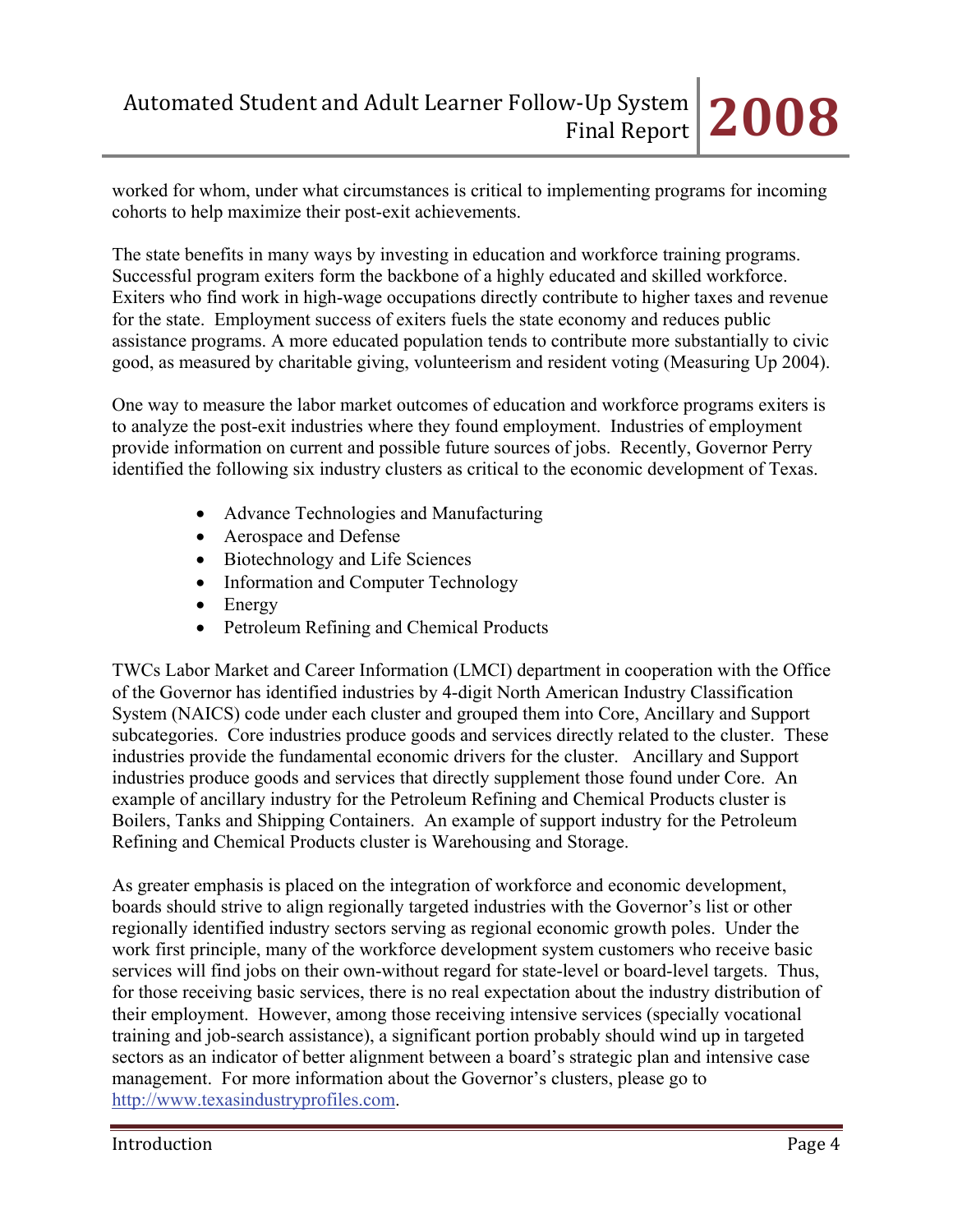## **Summary**

For this year's report, over 1 million seed records were extracted from The Workforce Information System of Texas (TWIST). That is roughly the same number of records extracted the previous year. Data were obtained through TWIST for all programs except Employer Customized Training and Apprenticeship Training. Report cards detailing the number of seed records and the linkages performed, as well as the seed record layouts of the files received for analysis are available for the exit cohort reports. They can be seen under the link "Report Cards" on the Final Report 2008 main page on LMCI's web site.

Cooperation and communication between the LMCI department and the programs required to submit data for this report has continued to result in improved data quality. Departments and agencies are becoming more familiar with the structure of this report and the associated data reporting requirements, and it is showing in the quality of data received from them.

No data were received for Employment Services or for Career Schools and Colleges.

Reports were also not received from the following agencies: Texas School for the Blind and Visually Impaired, Texas Youth Commission, Texas Rehabilitation Commission, Texas School for the Deaf, and the Windham School District.